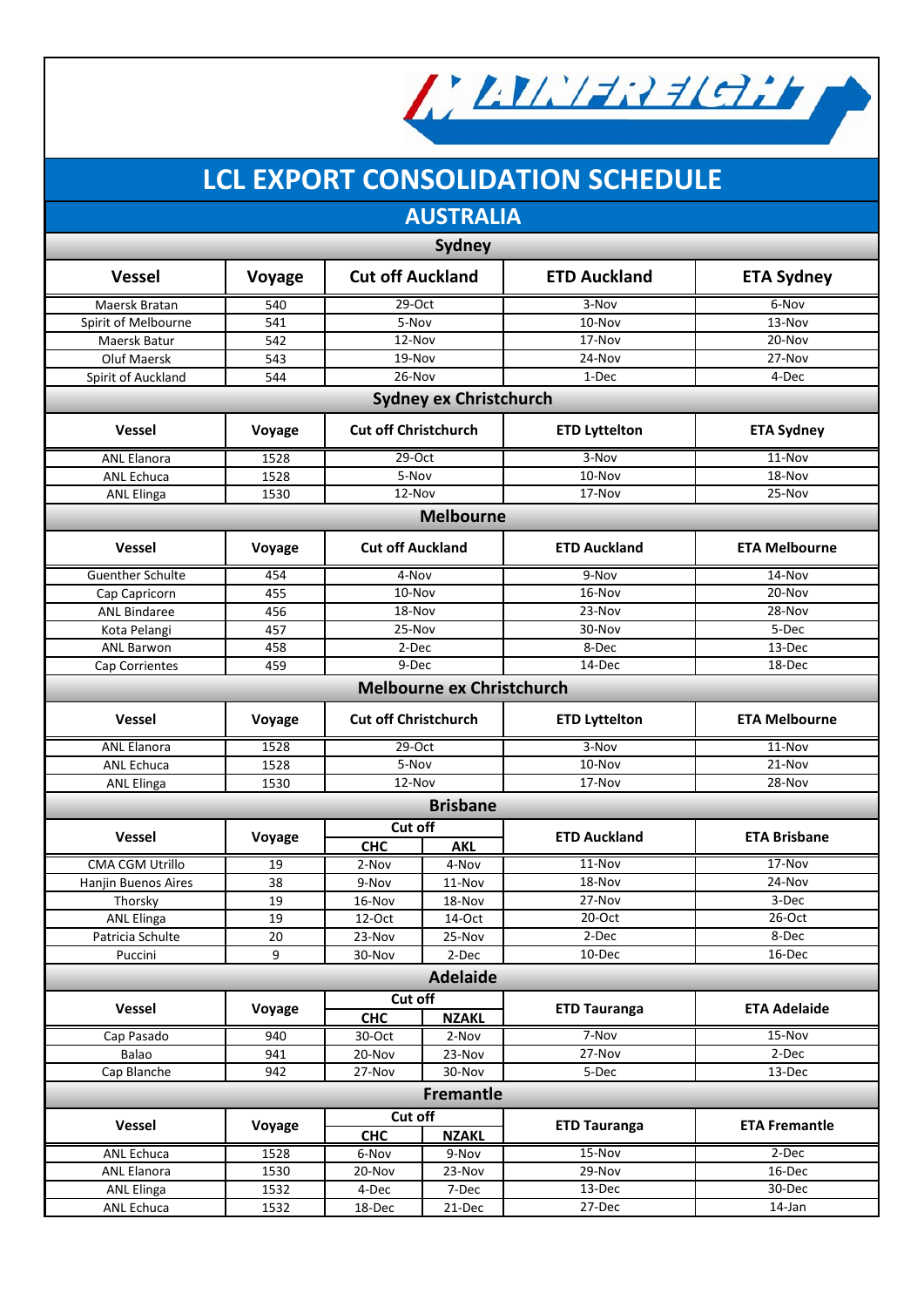

# **LCL EXPORT CONSOLIDATION SCHEDULE**

### **NORTH AMERICA**

| <b>USA</b>              |        |                            |                  |                                            |                     |                      |                     |  |  |  |
|-------------------------|--------|----------------------------|------------------|--------------------------------------------|---------------------|----------------------|---------------------|--|--|--|
|                         |        | Cut off                    |                  | <b>ETD</b><br><b>ETA Los</b>               |                     | <b>ETA New York</b>  |                     |  |  |  |
| <b>Vessel</b>           | Voyage | <b>CHC</b><br><b>AKL</b>   |                  | <b>TRG</b>                                 | <b>Angeles</b>      |                      |                     |  |  |  |
| Cap Corrientes          | 452    | 2-Nov                      | 4-Nov            | 9-Nov                                      | 28-Nov              | 8-Dec                |                     |  |  |  |
| <b>ANL Barega</b>       | 453    | 9-Nov                      | 11-Nov           | 15-Nov                                     | 5-Dec               |                      | 15-Dec              |  |  |  |
| <b>Guenther Schulte</b> | 454    | 16-Nov                     | 18-Nov           | 22-Nov                                     | 12-Dec              |                      | 22-Dec              |  |  |  |
| Cap Capricorn           | 455    | 23-Nov                     | 25-Nov           | 29-Nov                                     | 18-Dec              |                      | 28-Dec              |  |  |  |
| <b>Honolulu</b>         |        |                            |                  |                                            |                     |                      |                     |  |  |  |
|                         |        | Cut off                    |                  |                                            |                     |                      |                     |  |  |  |
| <b>Vessel</b>           | Voyage | <b>CHC</b>                 | <b>AKL</b>       | <b>ETD Auckland</b><br><b>ETA Honolulu</b> |                     |                      |                     |  |  |  |
| ER Wilhelmshaven        | 938    | 30-Oct                     | 2-Nov            | 8-Nov                                      |                     | 19-Nov               |                     |  |  |  |
| <b>SOUTH AMERICA</b>    |        |                            |                  |                                            |                     |                      |                     |  |  |  |
|                         |        |                            | <b>Chile</b>     |                                            |                     |                      |                     |  |  |  |
| <b>Vessel</b>           |        | Cut off                    | <b>ETD</b>       | <b>ETA Valparaiso</b>                      | <b>ETA Callao</b>   | <b>ETA</b>           | <b>ETA</b>          |  |  |  |
|                         | Voyage | <b>Auckland</b>            | <b>Auckland</b>  |                                            |                     | Guayaquil            | <b>Buenaventura</b> |  |  |  |
| Spirit of Melbourne     | 541    | 19-Nov                     | $27 - Nov$       | $2-Jan$                                    | 13-Jan              | 23-Jan               | $26$ -Jan           |  |  |  |
| Spirit of Shanghai      | 545    | 18-Dec                     | 24-Dec           | 29-Jan                                     | 11-Feb              | 21-Feb               | 24-Feb              |  |  |  |
| Olivia Maersk           | 549    | 18-Jan                     | 22-Jan           | 5-Mar                                      | 16-Mar              | 26-Mar               | 29-Mar              |  |  |  |
| <b>EUROPE</b>           |        |                            |                  |                                            |                     |                      |                     |  |  |  |
|                         |        |                            | <b>Tilbury</b>   |                                            |                     |                      |                     |  |  |  |
| <b>Vessel</b>           |        | Cut off                    |                  |                                            |                     |                      |                     |  |  |  |
|                         | Voyage | <b>CHC</b>                 | <b>NZAKL</b>     | <b>ETD Tauranga</b>                        |                     | <b>ETA Tilbury</b>   |                     |  |  |  |
| <b>ANL Kurango</b>      | 5538   | 2-Nov                      | 5-Nov            | $10 - Nov$                                 |                     | 20-Dec               |                     |  |  |  |
| CMA CGM Lavender        | 5540   | 16-Nov                     | 19-Nov           | 24-Nov                                     |                     | 3-Jan                |                     |  |  |  |
| Hammonia Antofagasta    | 5542   | 30-Nov                     | 3-Dec            | 8-Dec                                      |                     | 17-Jan               |                     |  |  |  |
| Mozart                  | 5544   | 14-Dec                     | 17-Dec           | 22-Dec                                     |                     | 31-Jan               |                     |  |  |  |
| Pomerenia Sky           | 5548   | 28-Dec                     | 31-Dec           | 5-Jan                                      |                     | 14-Feb               |                     |  |  |  |
|                         |        |                            | <b>ASIA</b>      |                                            |                     |                      |                     |  |  |  |
|                         |        |                            | <b>Singapore</b> |                                            |                     |                      |                     |  |  |  |
| <b>Vessel</b>           | Voyage | <b>Cut off Auckland</b>    |                  | <b>ETD Tauranga</b>                        |                     | <b>ETA Singapore</b> |                     |  |  |  |
| Kota Lestari            | 32     | 4-Nov                      |                  | 9-Nov                                      |                     | $24-Nov$             |                     |  |  |  |
| Hanjin Buenos Aires     | 38     | $11-Nov$                   |                  | 18-Nov (ex AKL)                            |                     | 6-Dec                |                     |  |  |  |
| <b>Stadt Coburg</b>     | 26     | 18-Nov                     |                  | 23-Nov                                     |                     | 8-Dec                |                     |  |  |  |
| Kota Loceng             | 38     | 25-Nov                     |                  | 30-Nov                                     |                     | 15-Dec               |                     |  |  |  |
| <b>Stadt Freiburg</b>   | 144    | 2-Dec                      |                  | 7-Dec                                      |                     | 22-Dec               |                     |  |  |  |
| Sri Lanka               | 208    | 9-Dec                      |                  | 14-Dec                                     |                     | 30-Dec               |                     |  |  |  |
|                         |        |                            | <b>Hong Kong</b> |                                            |                     |                      |                     |  |  |  |
|                         |        | Cut off                    |                  |                                            |                     |                      |                     |  |  |  |
| Vessel                  | Voyage | <b>CHC</b>                 | <b>NZAKL</b>     | <b>ETD Tauranga</b>                        |                     | <b>ETA Hong Kong</b> |                     |  |  |  |
| <b>OOCL Dalian</b>      | 440    | 9-Nov                      | 11-Nov           |                                            | 15-Nov              |                      | 29-Nov              |  |  |  |
| OOCL Savannah           | 80     | 23-Nov                     | 25-Nov           |                                            | 29-Nov              |                      | 13-Dec              |  |  |  |
| Kota Lihat              | 448    | 7-Dec                      | 9-Dec            |                                            | 13-Dec              |                      | 27-Dec              |  |  |  |
| Xin Chang Sha           | 212    | 21-Dec                     | 23-Dec           | 27-Dec                                     |                     | 10-Jan               |                     |  |  |  |
| <b>Busan</b>            |        |                            |                  |                                            |                     |                      |                     |  |  |  |
| <b>Vessel</b>           | Voyage | Cut off                    |                  |                                            | <b>ETD Tauranga</b> |                      | <b>ETA Busan</b>    |  |  |  |
|                         |        | <b>CHC</b><br><b>NZAKL</b> |                  |                                            |                     |                      |                     |  |  |  |
| Cap Campbell            | 416    | 4-Nov                      | 6-Nov            | 13-Nov                                     |                     |                      | 27-Nov              |  |  |  |
| JPO Libra               | 437    | 18-Nov                     | 20-Nov           | 27-Nov                                     |                     | 11-Dec               |                     |  |  |  |
| Mol Destiny             | 14     | 2-Dec                      | 4-Dec            | 11-Dec                                     |                     |                      | 25-Dec              |  |  |  |
| Cap Campbell            | 417    | 16-Dec                     | 18-Dec           | 25-Dec                                     |                     | 8-Jan                |                     |  |  |  |